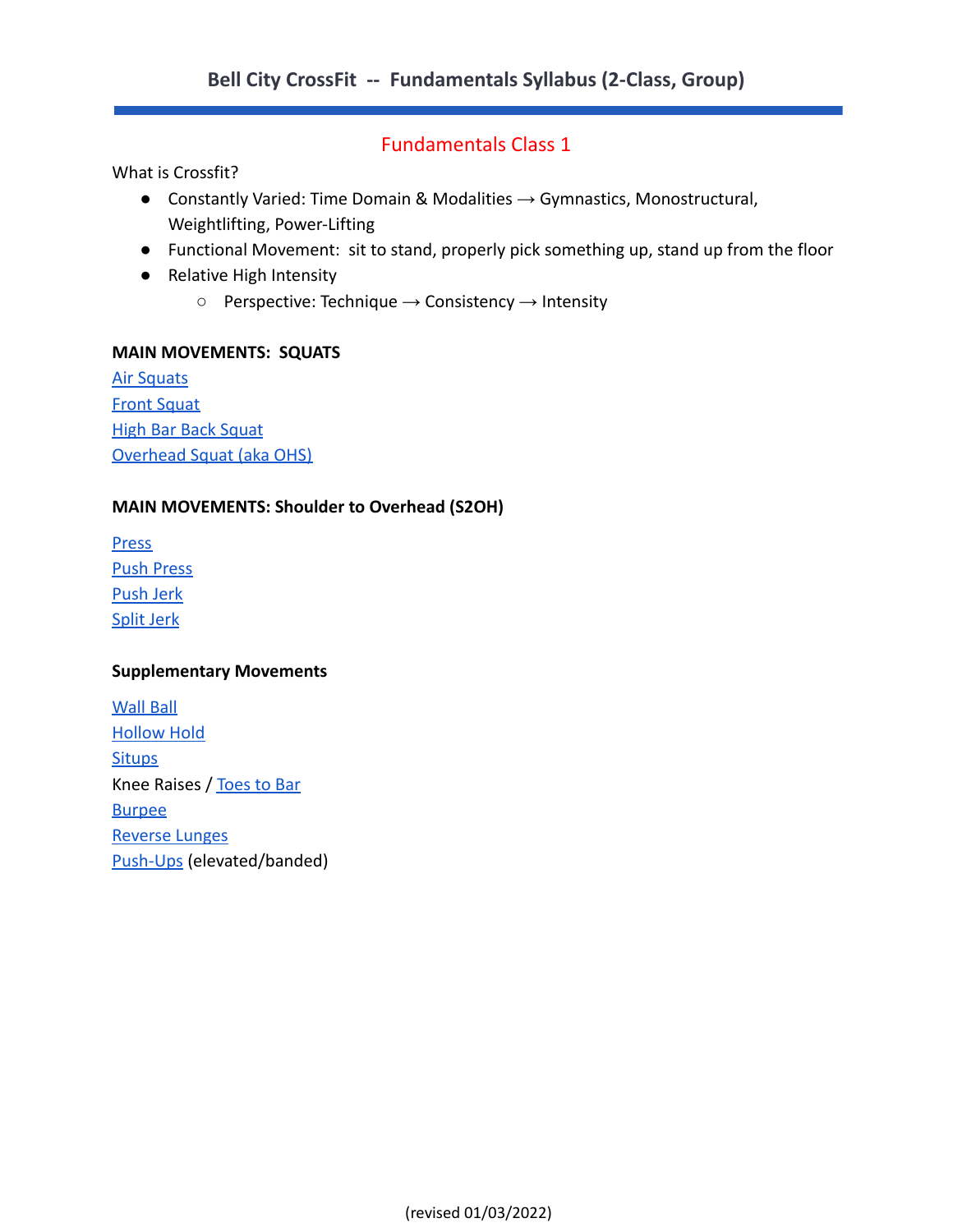# Fundamentals Class 2

#### **MAIN MOVEMENTS: HINGE + Hip Extension / Power**

**[Deadlift](https://www.youtube.com/watch?v=op9kVnSso6Q)** [Med Ball Clean](https://youtu.be/-nk0GqeSTJs) [Power Clean](https://youtu.be/GVt4uQ0sDJE) [Power Snatch](https://youtu.be/tuOiNeTvLJs) \*[Hook Grip](https://youtu.be/4e47lyAbj6I)

#### **Gymnastics**

[Pull-Ups](https://www.youtube.com/watch?v=aAggnpPyR6E) [Kipping Pull-Ups](https://www.youtube.com/watch?v=r45xLlH7r_M) - Buy in to kip: Have 2-3 Strict Unassisted Pull Ups first (prerequisite shoulder strength) [Jumping Pull-Ups](https://www.youtube.com/watch?time_continue=2&v=fKe5S1dd0fw) - Use these as a scale for kipping pull ups. [Ring Rows](https://www.youtube.com/watch?v=xhlReCpAE9k) [Toes to Bar](https://youtu.be/_03pCKOv4l4) [Hanging Knee Raise](https://youtu.be/KNzJ3GuIpB8)

#### **Supplementary Movements**

[Box Jump](https://www.youtube.com/watch?v=52r_Ul5k03g) **[Rowing](https://youtu.be/S7HEm-fd534)** [Single Unders](https://www.youtube.com/watch?v=hCuXYrTOMxI) [Double Unders](https://youtu.be/-tF3hUsPZAI) [Kettlebell Deadlifts](https://youtu.be/D4HiOVf0aVg) [Kettlebell Swings](https://youtu.be/vdezTMulJ-k) [Dumbbell Thruster](https://youtu.be/M5gEwLTtWbg)

#### **EXIT LECTURE**

[Other CrossFit Exercise Demos](https://www.crossfit.com/exercisedemos/)

[CrossFit Terminology Glossary](http://www.fitnesshq.com/crossfit-terms/)